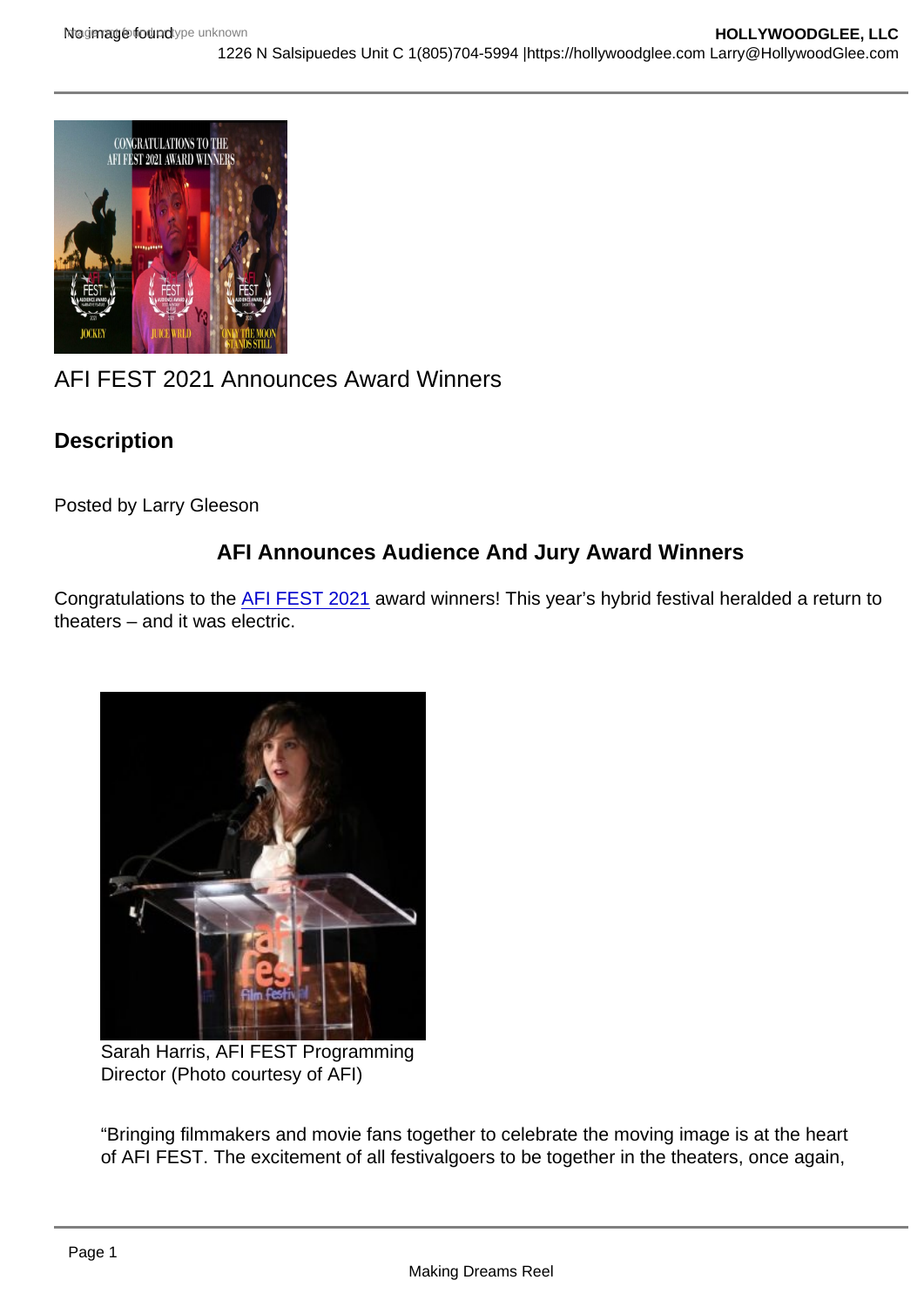was electric," said Sarah Harris, Director of Programming, AFI Festivals. "This year's festival has truly shown everyone the power of the art form to lift our spirits when it's needed the most."

Following are the Jury and Audience Award winners:



## **Audience Award – Narrative Feature**

#### **JOCKEY (DIR Clint Bentley)**

An aging jockey hopes to win one last title for his longtime trainer who has acquired what appears to be a championship horse. But the years – and injuries – have taken a toll on his body, throwing into question his ability to continue his lifelong passion.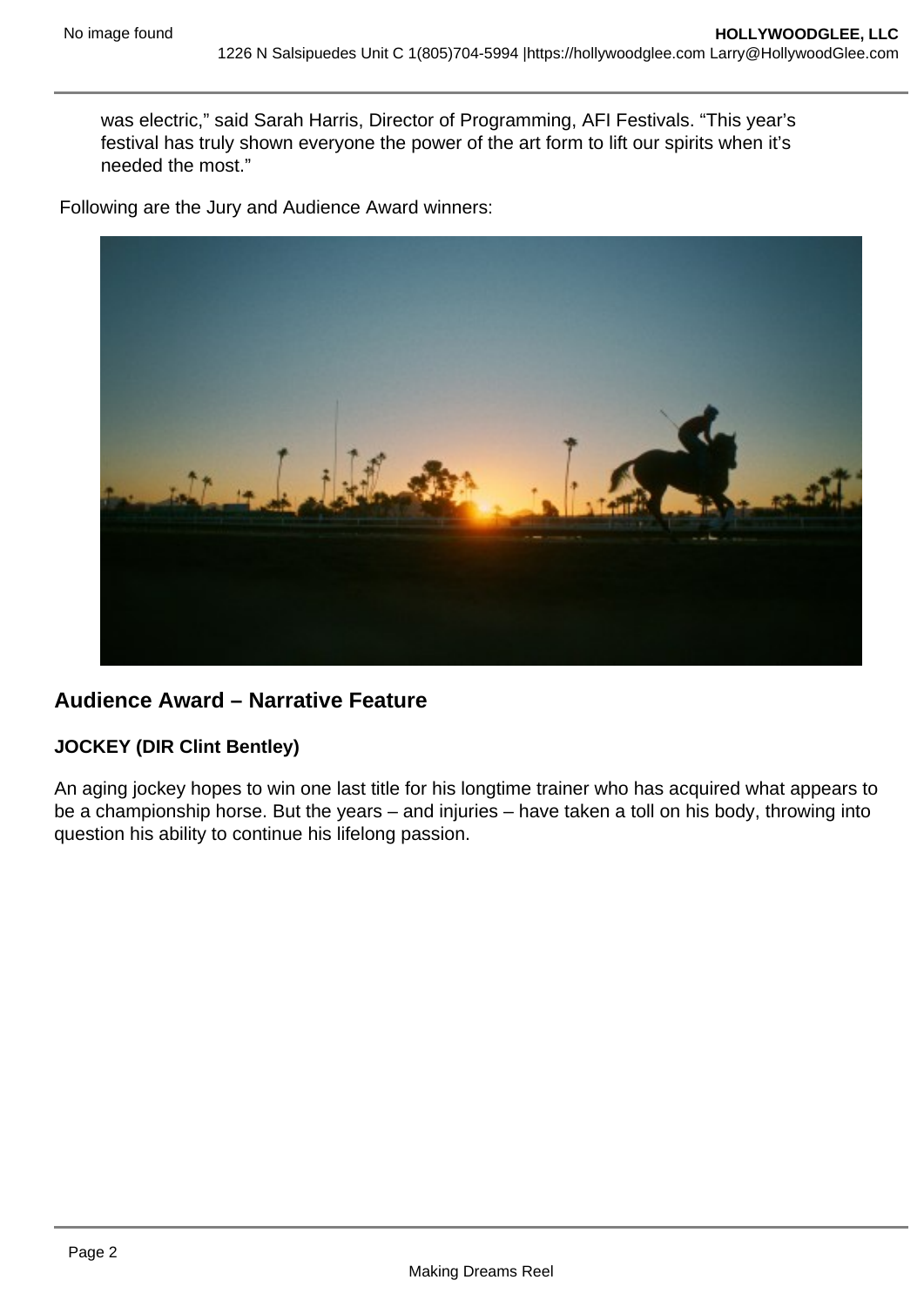

# **Audience Award – Documentary Feature**

#### **JUICE WRLD (DIR Tommy Oliver)**

This intimate documentary explores the life and death of the young hip hop star Juice WRLD.

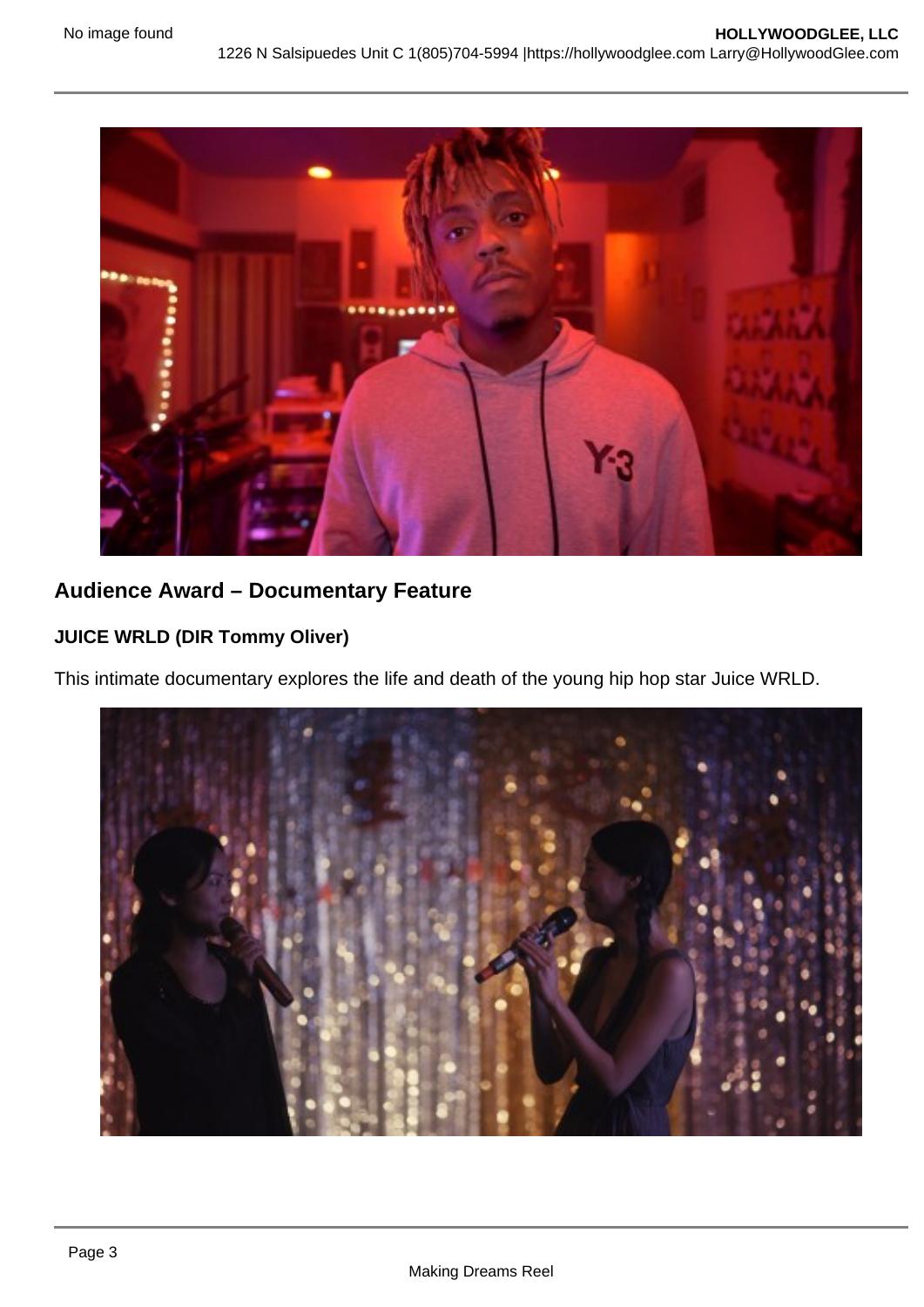# **Audience Award – Short Film**

### **ONLY THE MOON STANDS STILL (????) (DIR Johnson Cheng)**

Three generations of Chinese women say goodbye to their family ballroom dance studio.

## **JURY AWARDS**

The Grand Jury Award winners for Live Action and Animated Short will be eligible for the 2021 Best Live Action Short and Best Animated Short Academy Awards®. The Jury was comprised of film curator and writer Kiva Reardon; Amanda Salazar, head of programming and acquisitions at Argo; and writer/director Angel Kristi Williams.



## **Grand Jury Prize – Animation**

## **LOVE, DAD (MILÝ TATI) (DIR Diana Cam Van Nguyen**)

Jury Statement: "For its melding of form and content that makes for a deeply vulnerable and personal viewing experience, the Jury would like to award LOVE, DAD as Best Animated Short."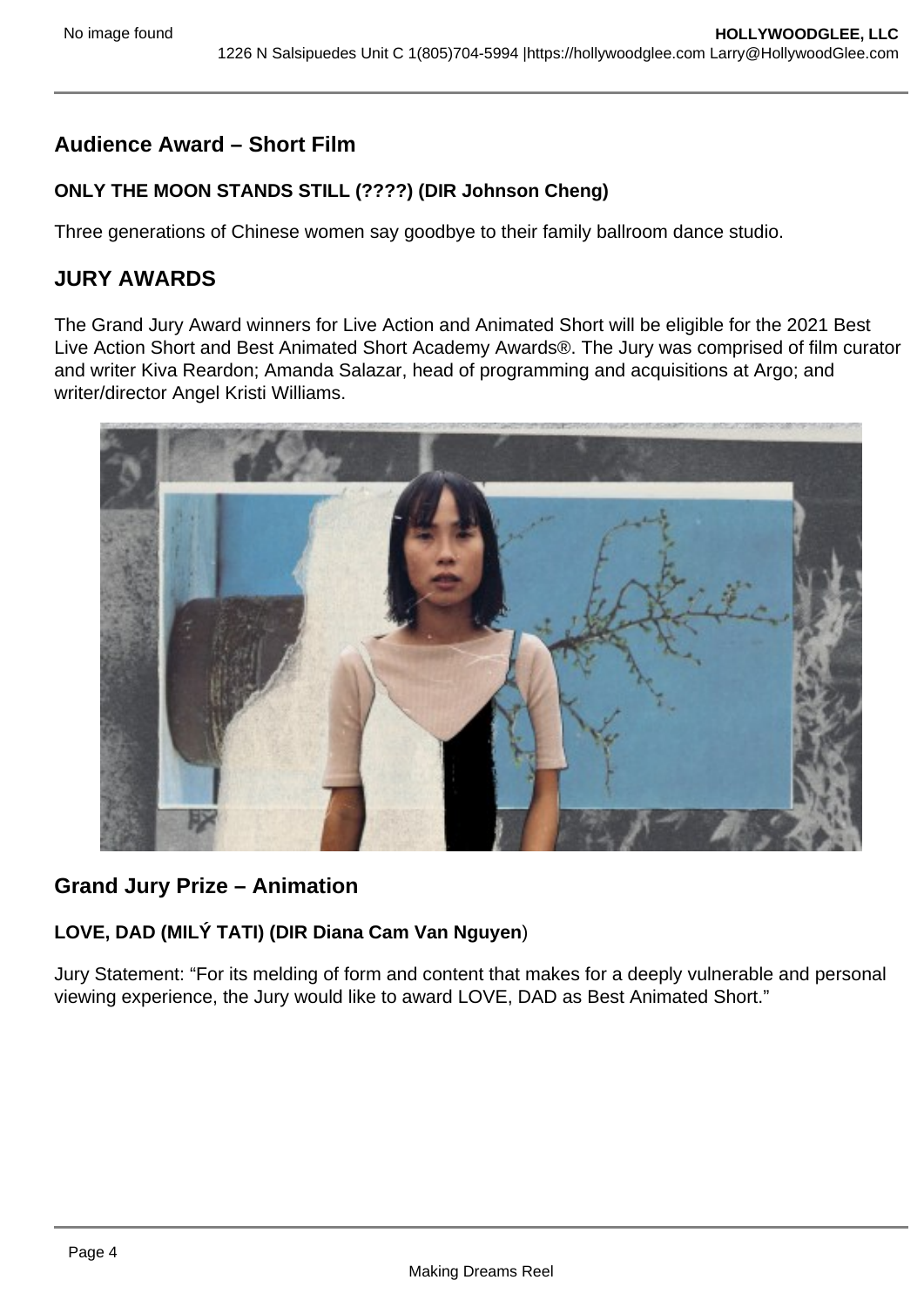

# **Grand Jury Prize – Live Action**

### **AL-SIT (DIR Suzannah Mirghani)**

Jury Statement: "For going beyond its central story to make a densely layered and truly cinematic experience, the Jury would like to honor AL-SIT the Best Narrative Short."

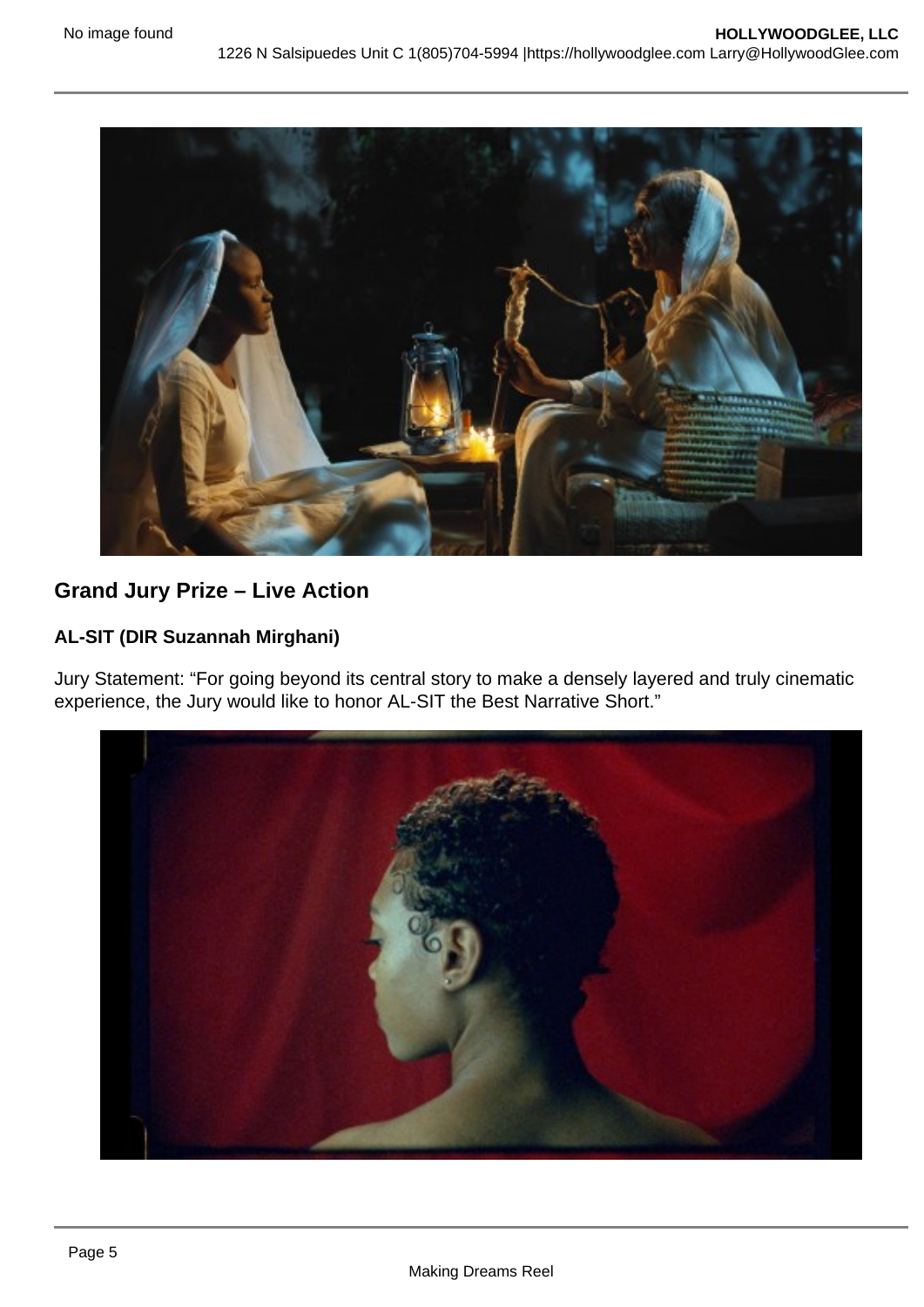# **Special Mention**

### **BABYBANGZ ( DIR Juliana Kasumi)**

Jury Statement: "The Jury would like to award BABYBANGZ with an Honorable Mention for Best Documentary Storytelling for its combination of stunning imagery, important conversations and compelling subjects."



## **Special Mention**

## **PLAY IT SAFE (DIR Mitch Kalisa)**

Jury Statement: "For the bold formal choices made throughout the film, specifically in the final scene, the Jury would like to give an Honorable Mention for Direction to Mitch Kalisa, the director of PLAY IT SAFE."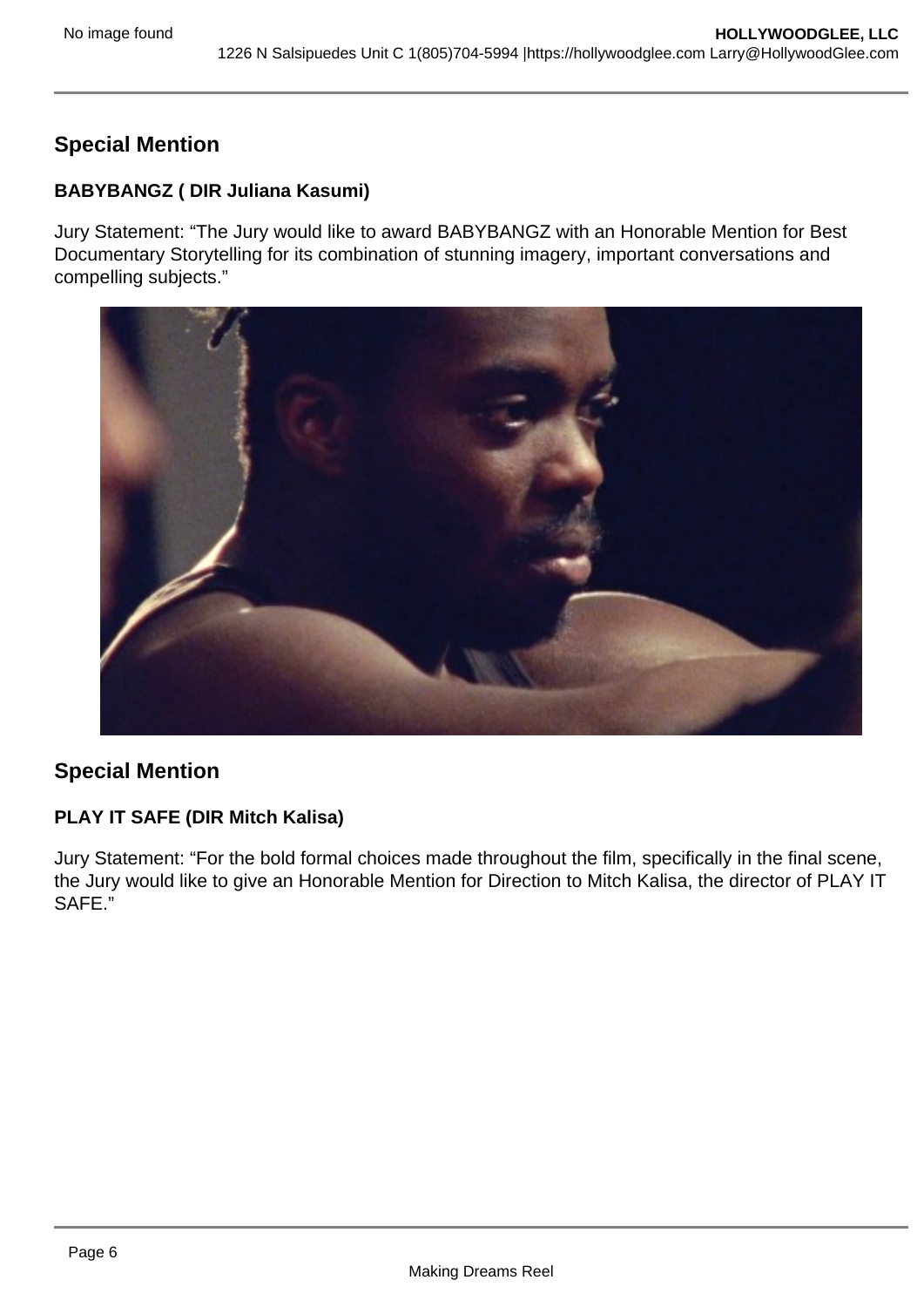

## **Special Mention**

#### **HER DANCE (RIKUD HASSIDI) (DIR Bar Cohen)**

Jury Statement: "For a commanding performance that anchors the film, the Jury would like to give an Honorable Mention for Acting to Leeoz Levy for HER DANCE."

The Grand Jury Award winners for Live Action and Animated Short will be eligible for the 2021 Best Live Action Short and Best Animated Short Academy Awards®. The Jury was comprised of film curator and writer Kiva Reardon; Amanda Salazar, head of programming and acquisitions at Argo; and writer/director Angel Kristi Williams.

The complete AFI FEST 2021 program included 118 titles (51 features, 1 episodic, 49 shorts, including 19 Meet the Press Film Festival at AFI FEST shorts and 17 AFI Conservatory Showcase shorts) of which 51% were directed by women, 39% were directed by BIPOC and 13% were directed by LGBTQ+. This year's program represented 53 countries and included 7 World Premieres.

This year's Red Carpet Premieres included the World Premieres of BRUISED (DIR Halle Berry), SING 2 (DIR Garth Jennings), SWAN SONG (DIR Benjamin Cleary) and tick, tick…BOOM! (DIR Lin-Manuel Miranda), in addition to KING RICHARD (DIR Reinaldo Marcus Green), PARALLEL MOTHERS (Pedro Almodóvar) and THE POWER OF THE DOG (DIR Jane Campion).

(Source: AFI Press Release)

#### **Category**

- 1. #AFI
- 2. #AFIFEST